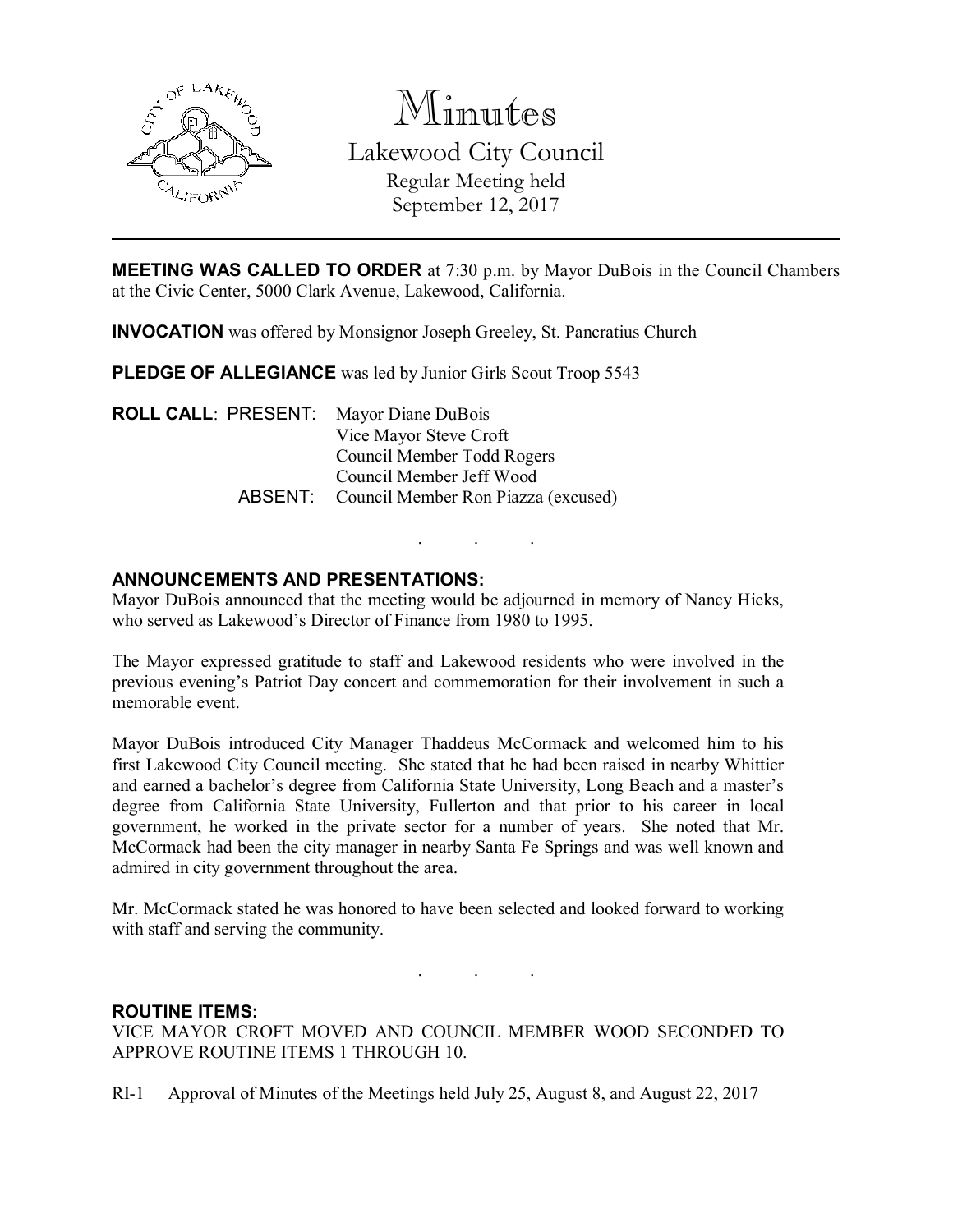### ROUTINE ITEMS: - Continued

- RI-2 Approval of Personnel Transactions
- RI-3 Approval of Registers of Demands
- RI-4 Approval of Monthly Report of Investment Transactions
- RI-5 Approval of Permit for Mayfair High School Homecoming Parade
- RI-6 RESOLUTION NO. 2017-48; A RESOLUTION OF THE CITY COUNCIL OF THE CITY OF LAKEWOOD APPOINTING A MEMBER AND ALTERNATES TO THE LOS ANGELES GATEWAY REGION INTEGRATED REGIONAL WATER MANAGEMENT JOINT POWERS AUTHORITY GOVERNING BOARD
- RI-7 Approval of Amendment to Agreement with Willdan Engineering for Additional Services for the Proposition 84 Grant – Paramount Boulevard Drainage and Landscape Project
- RI-8 RESOLUTION NO. 2017-49; A RESOLUTION OF THE CITY COUNCIL OF THE CITY OF LAKEWOOD ESTABLISHING DISABLED PERSON DESIGNATED PARKING ON THE WEST SIDE OF PIONEER BOULEVARD WITHIN THE CITY OF LAKEWOOD
- RI-9 RESOLUTION NO. 2017-50; A RESOLUTION OF THE CITY COUNCIL OF THE CITY OF LAKEWOOD RESCINDING A RESOLUTION ESTABLISHING A PHYSICALLY HANDICAPPED PERSONS DESIGNATED PARKING SPACE WITHIN THE CITY OF LAKEWOOD
- RI-10 Authorization for Willdan Engineering for Preparation of Pavement Management Database and Program

UPON ROLL CALL VOTE, THE MOTION WAS APPROVED:

AYES: COUNCIL MEMBERS: Wood, Croft, Rogers and DuBois NAYS: COUNCIL MEMBERS: None ABSENT: COUNCIL MEMBERS: Piazza

### 1.1 • APPEAL OF DECISION OF THE PLANNING AND ENVIRONMENT COMMISSION REGARDING CONDITIONAL USE PERMIT NO. 948, 6741 CARSON STREET

. . .

Steve Skolnik, for the City Attorney, stated that this was the time scheduled for the City Council to hear an appeal of the decision of the Planning and Environment Commission regarding Conditional Use Permit No. 948, for the establishment of a carwash and a car service building at 6741 Carson Street.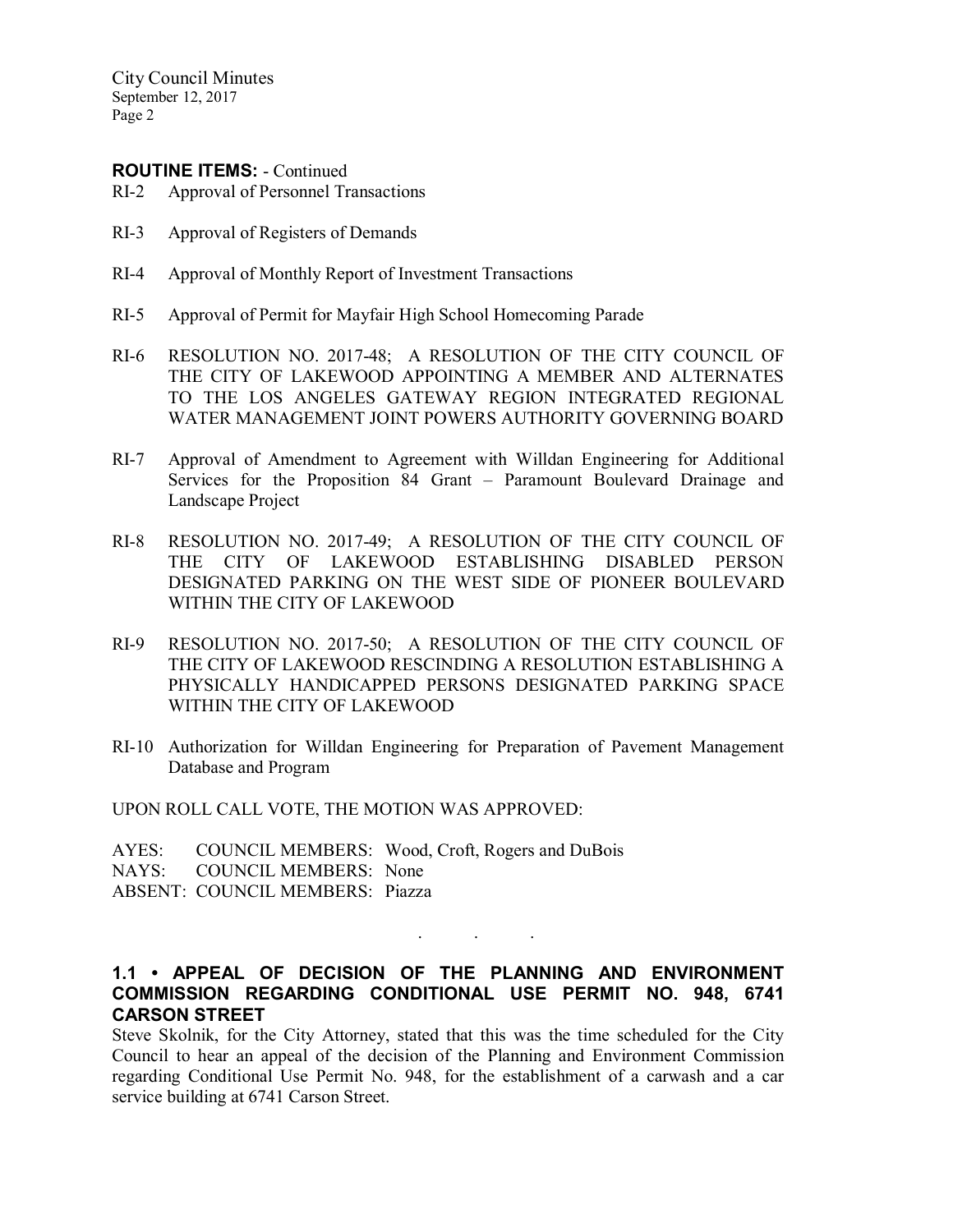### 1.1 • APPEAL OF DECISION OF THE PLANNING AND ENVIRONMENT COMMISSION REGARDING CUP NO. 948, 6741 CARSON STREET - Continued

He briefly reviewed the Council's options for the hearing, as governed by Lakewood Municipal Code §9407.4, which included making a decision based on the record of the Planning and Environment Commission hearing and taking no new testimony or evidence; or the Council could set a de novo, or new, hearing and set a date for that hearing, the appropriate course of action should the Council desire to conduct a full hearing. He noted that the appellant had submitted a considerable amount of new material as part of the appeal.

In response to an inquiry from Council Member Rogers, Mr. Skolnik advised against receiving new evidence and testimony at this time since any actions taken could be invalidated and lead to potential litigation.

COUNCIL MEMBER ROGERS MOVED AND VICE MAYOR CROFT SECONDED TO CONDUCT A FULL HEARING OR HEARING DE NOVO ON OCTOBER 10, 2017. UPON ROLL CALL VOTE, THE MOTION WAS APPROVED:

AYES: COUNCIL MEMBERS: Wood, Croft, Rogers and DuBois NAYS: COUNCIL MEMBERS: None COUNCIL MEMBERS: None ABSENT: COUNCIL MEMBERS: Piazza

Arthur Pinette, expressed gratitude to those in attendance who supported his appeal and to the City Council for their action to set a de novo hearing.

# 1.2 • AWARD OF BID FOR PURCHASING BID PUR03-17, STORAGE TANKS AND DELIVERY OF WATER DISINFECTANT

. . .

Finance Manager Edianne Rodriguez made a presentation based on the memo contained in the agenda and stated that in response to five bid packages distributed, three sealed bids had been received for the supply, installation, and maintenance of storage tanks and the bulk delivery of sodium hypochlorite for a three-year period. It was the recommendation of staff that the City Council authorize the purchase of 12.5% sodium hypochlorite from Waterline Technologies, Inc., and approve a three-year professional services agreement.

Mayor DuBois opened the public hearing at 7:45 p.m. and called for anyone in the audience wishing to address the City Council on this matter. There was no response.

VICE MAYOR CROFT MOVED AND COUNCIL MEMBER WOOD SECONDED TO APPROVE STAFF'S RECOMMENDATION. UPON ROLL CALL VOTE, THE MOTION WAS APPROVED:

AYES: COUNCIL MEMBERS: Wood, Croft, Rogers and DuBois NAYS: COUNCIL MEMBERS: None ABSENT: COUNCIL MEMBERS: Piazza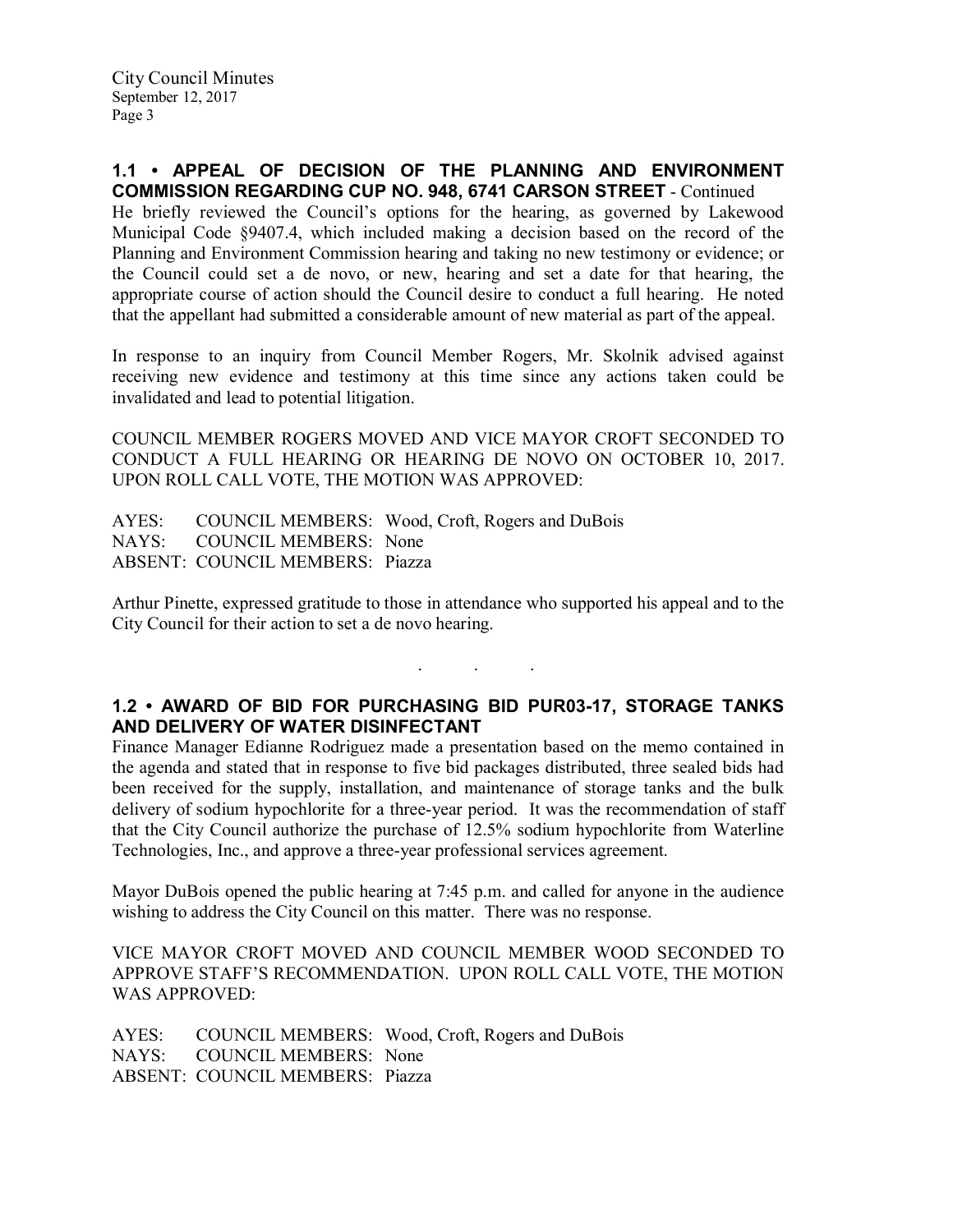# 1.3 • SECOND READING AND ADOPTION OF ORDINANCE NO. 2017-7; GRANTING A PIPELINE FRANCHISE TO CARDINAL PIPELINE, L.P.

Mr. Skolnik advised that the proposed ordinance had been introduced at the previous City Council meeting and was presented for public hearing, second reading and adoption at this time.

Mayor DuBois opened the public hearing at 7:48 p.m. and called for anyone in the audience wishing to address the City Council on this matter. There was no response.

ORDINANCE NO. 2017-7; AN ORDINANCE OF THE CITY COUNCIL OF THE CITY OF LAKEWOOD GRANTING A FRANCHISE TO CONSTRUCT AND USE AN OIL PIPELINE TO CARDINAL PIPELINE, L.P.

VICE MAYOR CROFT MOVED AND COUNCIL MEMBER ROGERS SECONDED TO CLOSE THE PUBLIC HEARING AND ADOPT ORDINANCE NO. 2017-7. UPON ROLL CALL VOTE, THE MOTION WAS APPROVED:

AYES: COUNCIL MEMBERS: Wood, Croft, Rogers and DuBois NAYS: COUNCIL MEMBERS: None ABSENT: COUNCIL MEMBERS: Piazza

1.4 • APPROVAL OF SUBMITTAL OF JUSTICE ASSISTANCE GRANT (JAG) PROGRAM FUNDING

. . .

Carol Flynn Jacoby, Assistant City Manager, made a presentation based on the memo in the agenda and reported that the City had been notified of an entitlement grant in the amount of \$16,588 from the Justice Assistance Grant (JAG) program and that funding for the Abatement Team deputy was an eligible expenditure. The Abatement Team's mission had been to identify and "clean up" nuisance single and multiple family housing units and businesses that created a haven for criminal activities. They also addressed unsightly properties with residents who disturb the peace and safety of Lakewood neighborhoods. She stated the Special Assignment deputy was a key member of the team and a portion of the contract cost could be offset by the grant. It was staff's recommendation that the City Council approve the submittal of the JAG Program funding for the Crime, Public Nuisance, and Property Abatement Team deputy; receive public comment on the grant; authorize the City Manager to apply for the grant and sign the appropriate paperwork; and direct the Administrative Services Director to appropriate \$16,588 in the 2017 JAG grant fund when awarded.

Mayor DuBois opened the public hearing at 7:50 p.m. and called for anyone in the audience wishing to address the City Council on this matter. There was no response.

COUNCIL MEMBER ROGERS MOVED AND COUNCIL MEMBER WOOD SECONDED TO APPROVE STAFF'S RECOMMENDATIONS.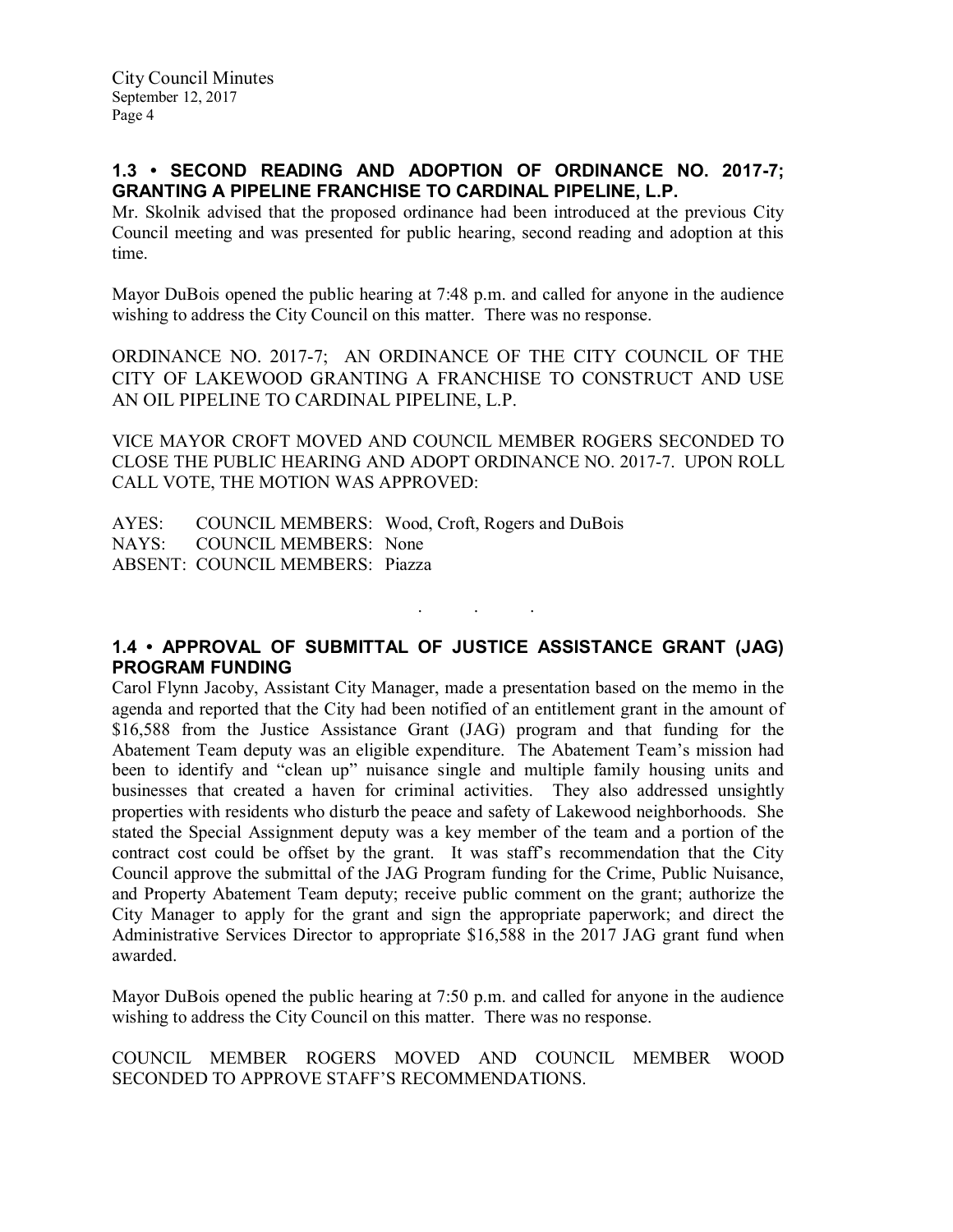#### 1.4 • APPROVAL OF SUBMITTAL OF JUSTICE ASSISTANCE GRANT (JAG) PROGRAM FUNDING - Continued UPON ROLL CALL VOTE, THE MOTION WAS APPROVED:

AYES: COUNCIL MEMBERS: Wood, Croft, Rogers and DuBois<br>NAYS: COUNCIL MEMBERS: None COUNCIL MEMBERS: None ABSENT: COUNCIL MEMBERS: Piazza

1.5 • AWARD OF BID FOR PUBLIC WORKS PROJECT NO. 2017-5, RESILIENT SURFACING REPLACEMENT AT MAYFAIR PARK TOT PLAY AREA PROJECT

. . .

Lisa Rapp, Director of Public Works, made a presentation based on her memo in the agenda and reported that two bids had been received for the replacement of existing resilient play surfacing at the existing tot play area. She stated that staff recommended that the City Council adopt the plans, specifications, and working details for the subject project; award a contract for Resilient Surfacing Replacement at Mayfair Tot Play Area, Public Works Contract 17-5, in the amount of \$38,633.12, to SpectraTurf, and authorize the Mayor to sign the contract in a form approved by the City Attorney; and authorize staff to approve a cumulative total of change orders for the resilient surfacing replacement as necessary not to exceed \$3,800.

Ms. Rapp responded to Council Member Wood's inquiry by stating that the surfacing material had a useful life expectancy of seven years and had last been replaced in 2007.

Mayor DuBois opened the public hearing at 7:53 p.m. and called for anyone in the audience wishing to address the City Council on this matter. There was no response.

COUNCIL MEMBER WOOD MOVED AND VICE MAYOR CROFT SECONDED TO APPROVE STAFF'S RECOMMENDATIONS. UPON ROLL CALL VOTE, THE MOTION WAS APPROVED:

AYES: COUNCIL MEMBERS: Wood, Croft, Rogers and DuBois NAYS: COUNCIL MEMBERS: None ABSENT: COUNCIL MEMBERS: Piazza

### 1.6 • PURCHASE OF TWO DASH BUSES

The Finance Manager made a presentation based on the memo in the agenda and stated that staff had recommended replacement of two of the buses used in the DASH Transit program with two sixteen-passenger buses. The City's Fleet Manager identified the appropriate vehicles equipped with the necessary hardware and obtained a proposal from Creative Bus Sales, who could supply the buses through the Purchasing Cooperative Contract. She concluded by stating it was recommended that the City Council hold a public hearing and authorize the purchase of two El Dorado-Aerotech buses at a contract price of \$169,822.49 from Creative Bus Sales by utilizing Proposition A Funds.

. . .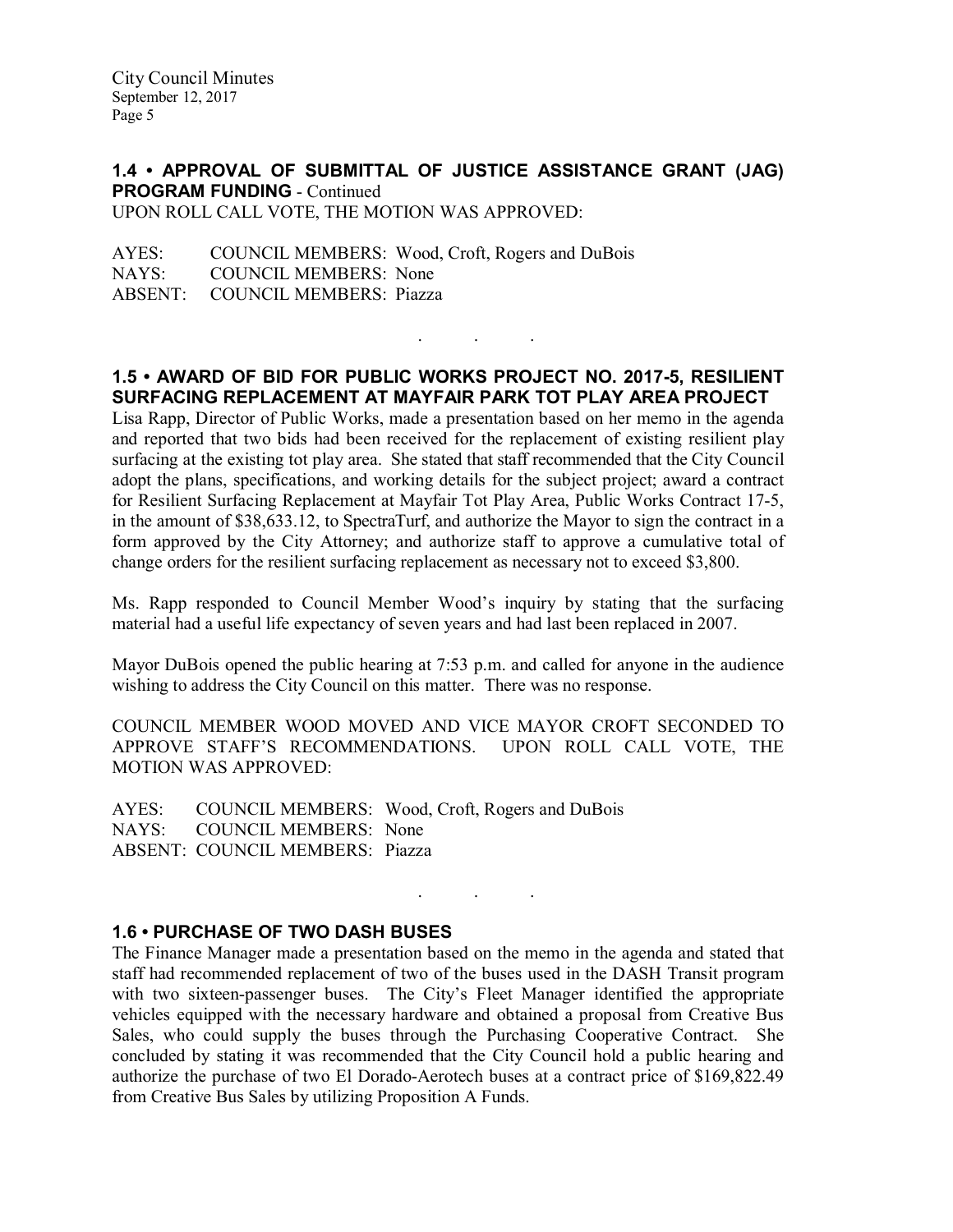# 1.6 • PURCHASE OF TWO DASH BUSES -Continued

Ms. Rapp confirmed for Vice Mayor Croft that along with usage of the vans for smaller groups, such larger capacity buses were still being utilized for larger groups.

In response to Council Member Wood's question, Ms. Rapp stated that the buses being replaced would be sold at auction.

Mayor DuBois opened the public hearing at 7:56 p.m. and called for anyone in the audience wishing to address the City Council on this matter. There was no response.

VICE MAYOR CROFT MOVED AND COUNCIL MEMBER ROGERS SECONDED TO APPROVE STAFF'S RECOMMENDATION. UPON ROLL CALL VOTE, THE MOTION WAS APPROVED:

AYES: COUNCIL MEMBERS: Wood, Croft, Rogers and DuBois NAYS: COUNCIL MEMBERS: None ABSENT: COUNCIL MEMBERS: Piazza

### 1.7 • APPROVAL OF FIRST AMENDMENT TO SUBRECIPIENT AGREEMENT BETWEEN THE CITY AND THE LOS ANGELES GATEWAY REGION INTEGRATED REGIONAL WATER MANAGEMENT JOINT POWERS **AUTHORITY**

. . .

Jason Wen, Director of Water Resources, made a presentation based on the memo in the agenda and reported that the City Council had previously approved a Subrecipient Agreement between participating members of the Gateway JPA and the Bureau of Reclamation for the installation of 251 advanced meters, which had been completed and for which the City had received reimbursements totaling \$32,462. However, since then, the City of Vernon withdrew from the grant project and Lakewood received the opportunity to install 75 additional smart meters. By submitting documentation for the smart meters already installed during the grant cycle, the City would receive reimbursement in the amount \$26,200. Staff recommended that the City Council approve the First Amendment to the Subrecipient Agreement between the City of Lakewood and the Los Angeles Gateway Region Integrated Regional Water Management Joint Powers Authority and authorize the Mayor to sign on behalf of the City in a form approved by the City Attorney.

Vice Mayor Croft stated that it had been determined during a recent Water Resources Committee meeting that the new meters would be compatible with and could be retrofitted to the software and meter reading program utilized by Fathom, with whom the City recently entered into an agreement.

In response to Council Member Rogers' inquiry regarding the City of Vernon's withdrawal, Mr. Wen stated that it was possible that the limited resources and the number of available meters may have been prohibitive.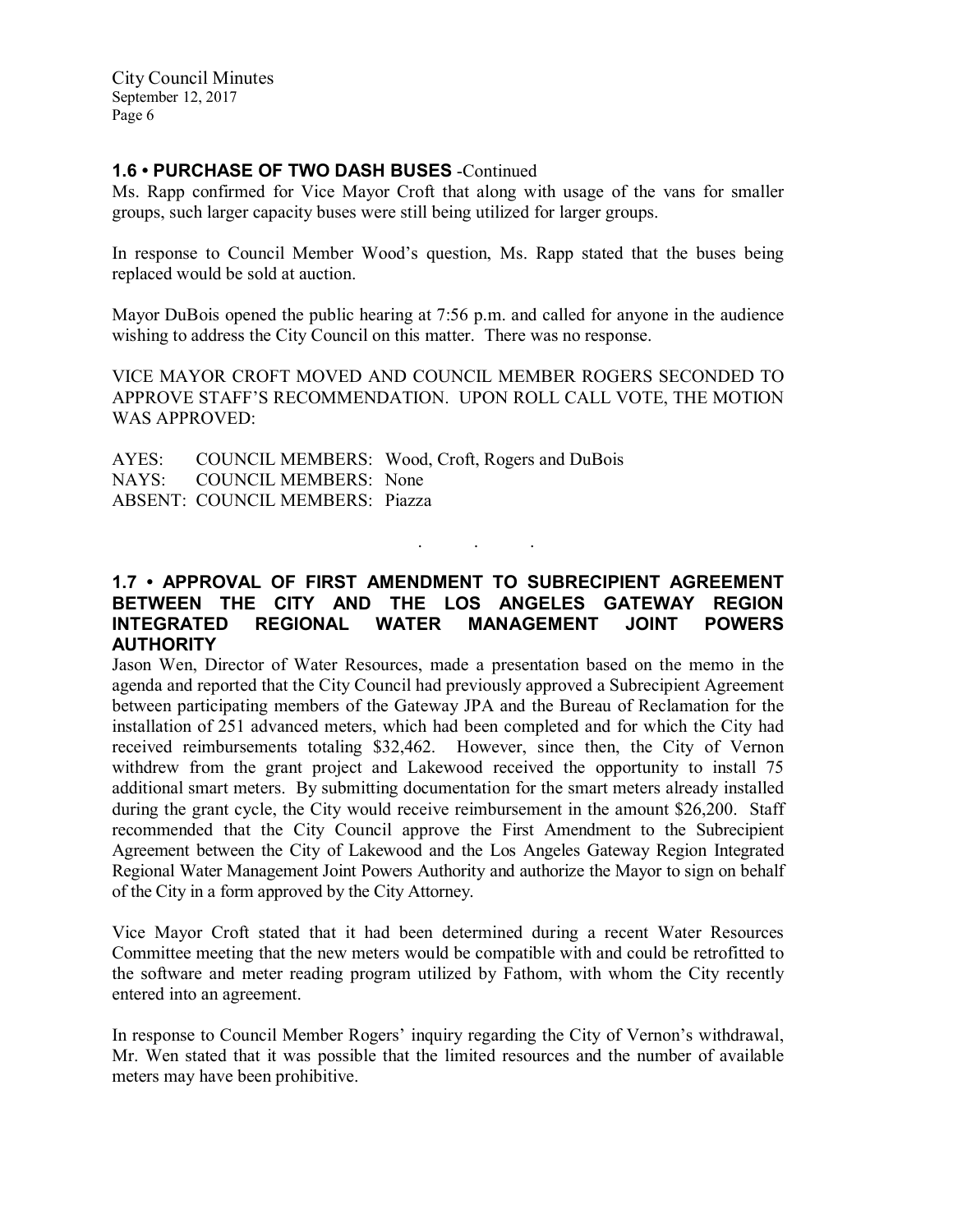# 1.7 • APPROVAL OF FIRST AMENDMENT TO SUBRECIPIENT AGREEMENT BETWEEN THE CITY AND THE LOS ANGELES GATEWAY REGION INTEGRATED REGIONAL WATER MANAGEMENT JPA - Continued

Mr. Wen confirmed for Council Member Wood that the total number of meters was 326.

Mayor DuBois opened the public hearing at 8:01 p.m. and called for anyone in the audience wishing to address the City Council on this matter. There was no response.

COUNCIL MEMBER ROGERS MOVED AND COUNCIL MEMBER WOOD SECONDED TO APPROVE THE FIRST AMENDMENT TO THE SUBRECIPIENT AGREEMENT. UPON ROLL CALL VOTE, THE MOTION WAS APPROVED:

AYES: COUNCIL MEMBERS: Wood, Croft, Rogers and DuBois NAYS: COUNCIL MEMBERS: None ABSENT: COUNCIL MEMBERS: Piazza

# 1.8 • APPROVAL OF SUBMITTAL OF OUTDOOR ENVIRONMENTAL EDUCATION FACILITIES (OEEF) GRANT PROGRAM

. . .

The Water Resources Director made a presentation based on the memo in the agenda and explained that Water Resources and Recreation and Community Services staff had sought grant opportunities to build a California Native Outdoor Education Center in front of the Department of Water Resources office at 5812 Arbor Road. The City was requesting a \$310,000 grant from the California Clean Water, Clean Air, Safe Neighborhood Parks, and Coastal Protection Act of 2002 to display innovative concepts in water reuse, energy sustainability, and low water use landscaping, which would educate homeowners, businesses, as well as water agencies on how to best utilize existing water reuse techniques to irrigate landscaping. Should the State award grant funds to the City for the California Native Outdoor Education Center, staff proposes to appropriate \$35,000 in matching funds. He concluded by stating that staff recommended that the City Council adopt the proposed resolution approving the application for Outdoor Environmental Education Facilities Grant Funds and upon the grant funding, authorize staff to appropriate \$345,000 to the Capital Improvement Budget of which \$310,000 would be reimbursed.

Vice Mayor Croft stated that such funding would provide an opportunity to offer residents a hands-on educational experience on efficient water usage.

Mr. Wen responded to Council Member Wood's question regarding a timeline by stating that it would take approximately seven and a half years from the time of securing the grant funds.

Mayor DuBois opened the public hearing at 8:06 p.m. and called for anyone in the audience wishing to address the City Council on this matter. There was no response.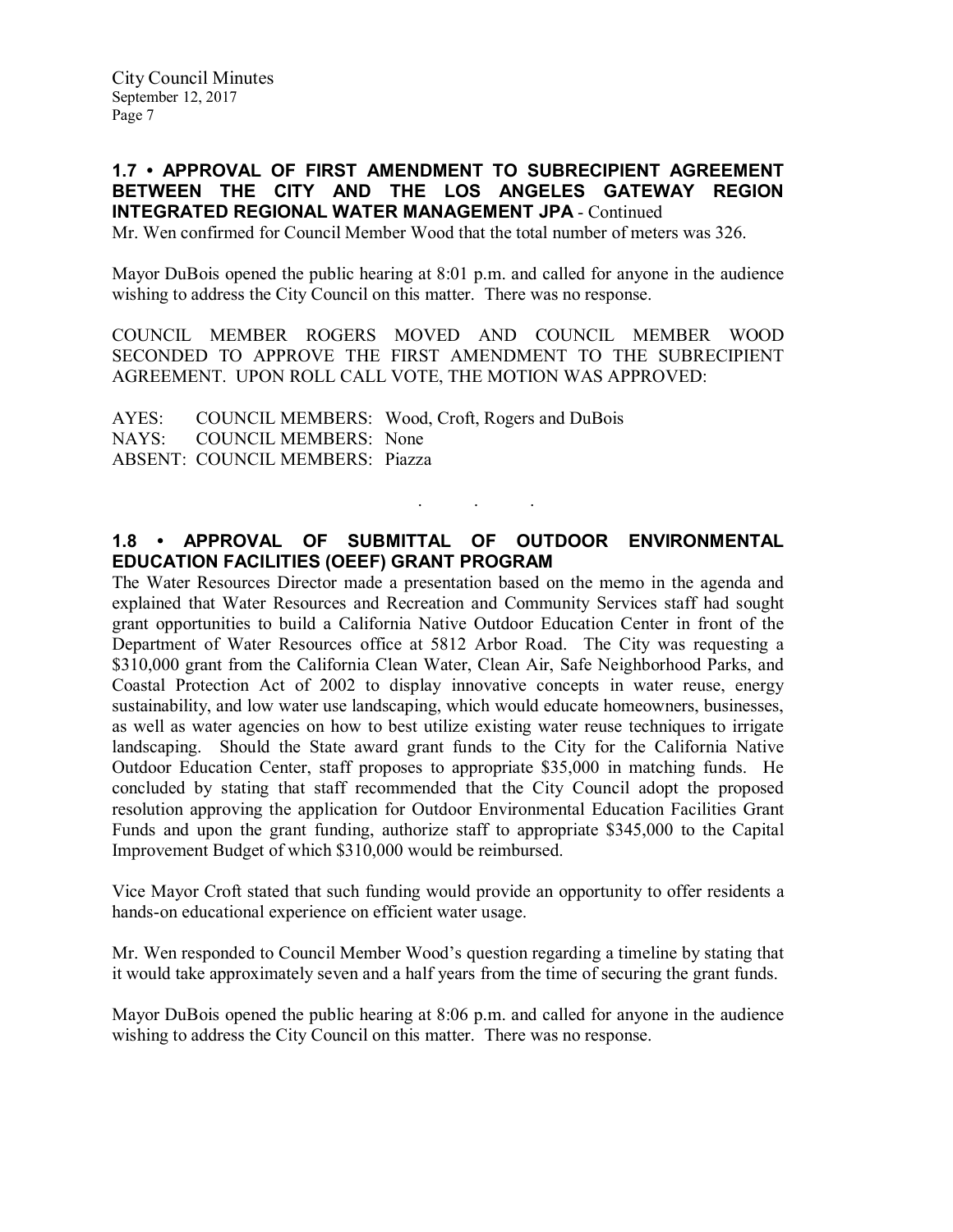1.8 • APPROVAL OF SUBMITTAL OF OUTDOOR ENVIRONMENTAL EDUCATION FACILITIES (OEEF) GRANT PROGRAM - Continued RESOLUTION NO. 2017-51; A RESOLUTION OF THE CITY COUNCIL OF THE CITY OF LAKEWOOD APPROVING THE APPLICATION FOR OUTDOOR ENVIRONMENTAL EDUCATION FACILITIES GRANT FUNDS

VICE MAYOR CROFT MOVED AND COUNCIL MEMBER WOOD SECONDED TO APPROVE STAFF'S RECOMMENDATIONS AND ADOPT RESOLUTION NO. 2017-51. UPON ROLL CALL VOTE, THE MOTION WAS APPROVED:

AYES: COUNCIL MEMBERS: Wood, Croft, Rogers and DuBois NAYS: COUNCIL MEMBERS: None ABSENT: COUNCIL MEMBERS: Piazza

# 1.9 • APPROVAL OF CDBG PROGRAM CONSOLIDATED ANNUAL PERFORMANCE AND EVALUATION REPORT

. . .

Patrick McGuckian, Assistant Director of Community Development, displayed slides and gave a report based on the memo in the agenda and stated that Community Development Block Grant regulations required the City to prepare an annual performance report called the Consolidated Annual Performance and Evaluation Report to summarize the City's accomplishments during the program year. He noted that a public hearing was required to receive any citizen comments on the report. It was the recommendation of staff that the City Council hold a public hearing and then direct staff to submit the Consolidated Annual Performance and Evaluation Report, along with any comments received, to the local office of the Housing and Urban Development Department.

Mr. McGuckian confirmed for Council Member Rogers that the status of future CDBG funding was uncertain and undetermined at this time.

In response to Council Member Rogers' inquiry, Paolo Beltran, Assistant to the City Manager, stated that staff had communicated with Federal representatives on the importance of CDBG funding including details on how the monies were spent.

Responding to Council Member Wood's questions regarding the 324 service requests within the CDBG eligible areas, Mr. McCormack stated that such activities were limited to census tracts where there were 51 percent of low to moderate income residents.

Mayor DuBois opened the public hearing at 8:15 p.m. and called for anyone in the audience wishing to address the City Council on this matter. There was no response.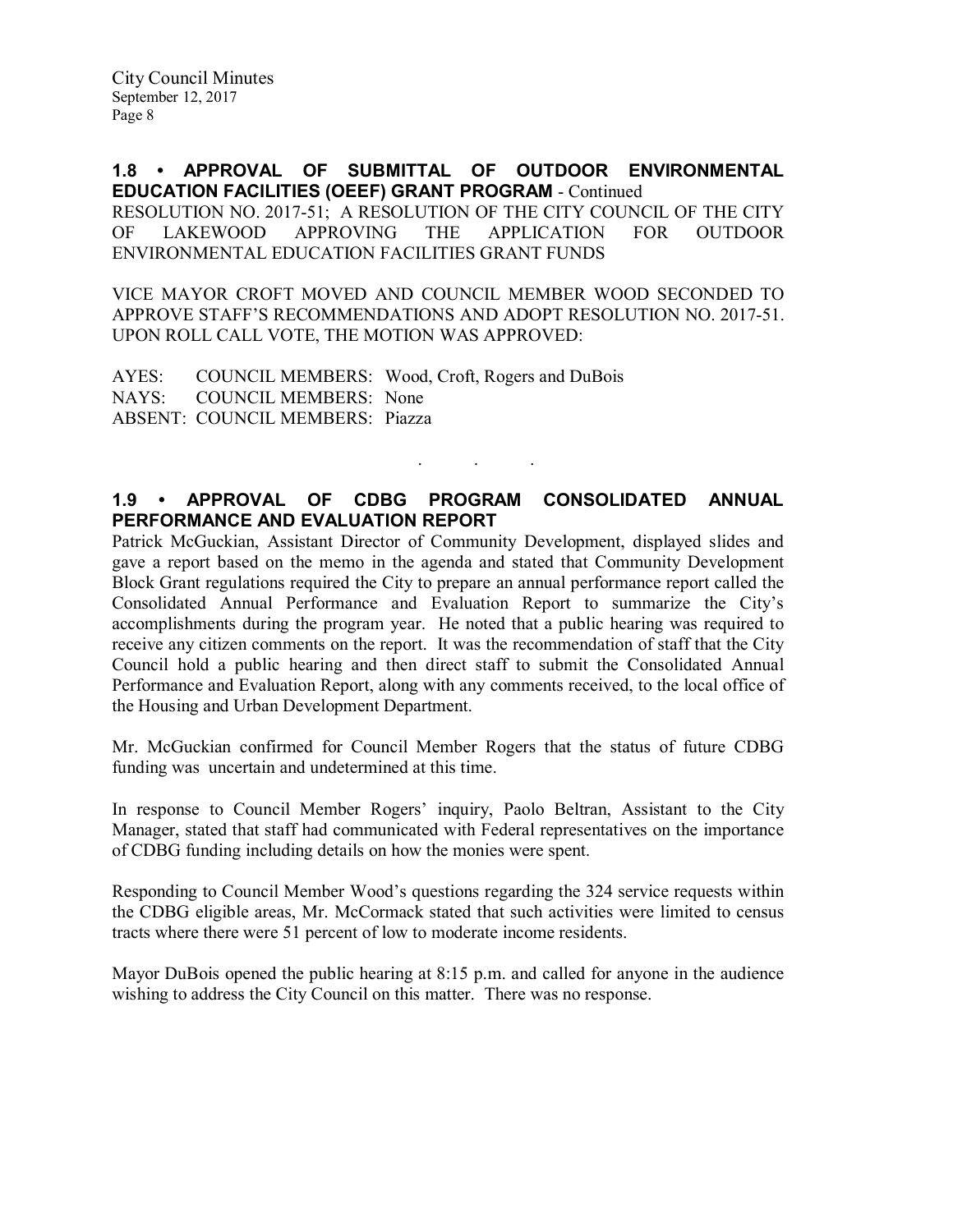### 1.9 • APPROVAL OF CDBG PROGRAM CAPER - Continued

COUNCIL MEMBER ROGERS MOVED AND VICE MAYOR CROFT SECONDED TO DIRECT STAFF TO SUBMIT THE CAPER ALONG WITH ANY COMMENTS RECEIVED TO THE LOCAL OFFICE OF HOUSING AND URBAN DEVELOPMENT. UPON ROLL CALL VOTE, THE MOTION WAS APPROVED:

AYES: COUNCIL MEMBERS: Wood, Croft, Rogers and DuBois NAYS: COUNCIL MEMBERS: None ABSENT: COUNCIL MEMBERS: Piazza

#### 3.1 • WATER MASTER PLAN AND WATER RATE STUDY

The Director of Water Resources made a presentation based on the memo in the agenda and stated that the City Council had previously approved an agreement with Stetson Engineers Inc. to prepare a Water Master Plan and Water Rate Study. The Water Master Plan was a comprehensive long-term capital improvement plan that supplemented the proposed five-year Water Rate Study. Staff had worked with Stetson to develop a water system Capital Improvement Plan and proposed water rate structure to ensure rate stabilization to meet future operating and capital improvement costs. It was staff's recommendation that the City Council receive and file the Water Master Plan and Water Rate Study.

. . .

MAYOR DUBOIS DIRECTED THAT THE ITEM BE RECEIVED AND FILED. THERE BEING NO OBJECTION, IT WAS SO ORDERED.

. . .

. . .

. . .

### SUCCESSOR HOUSING ACTIONS

1. Approval of Register of Demands VICE MAYOR CROFT MOVED AND COUNCIL MEMBER ROGERS SECONDED TO APPROVE THE REGISTER OF DEMANDS. UPON ROLL CALL VOTE, THE MOTION WAS APPROVED:

AYES: COUNCIL MEMBERS: Wood, Croft, Rogers and DuBois NAYS: COUNCIL MEMBERS: None ABSENT: COUNCIL MEMBERS: Piazza

### ORAL COMMUNICATIONS:

Don Venitsky recited a poem entitled, "The American Spirit."